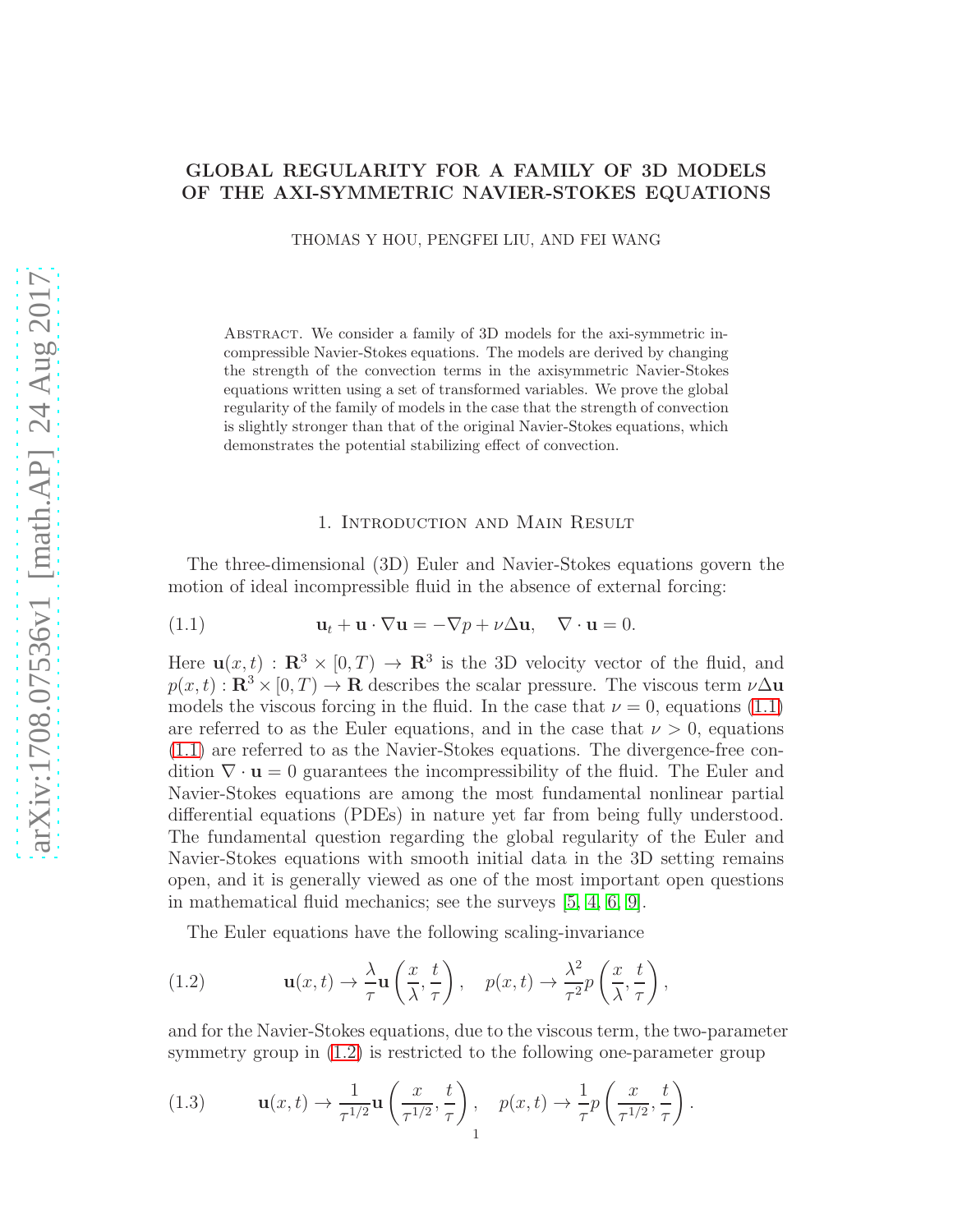<span id="page-1-4"></span>Smooth solutions to the Euler/Navier-Stokes equations [\(1.1\)](#page-0-0) enjoy the following energy identity,

(1.4a) 
$$
\frac{1}{2} \int |\mathbf{u}(x,t)|^2 dx + \nu \int_0^t \int_{\mathbf{R}^3} |\nabla \mathbf{u}(x,s)|^2 dx ds = \frac{1}{2} \int |\mathbf{u}(x,0)|^2 dx,
$$

which implies the following a priori estimates for Navier-Stokes:

<span id="page-1-0"></span>(1.4b) 
$$
\frac{1}{2}\int_{\mathbf{R}^3}|\mathbf{u}(x,t)|^2dx, \quad \int_0^t\int_{\mathbf{R}^3}|\nabla\mathbf{u}(x,s)|^2dxds\leq C.
$$

The above estimates seem to be the only known coercive a priori estimates for smooth solutions to the Navier-Stokes [\(1.1\)](#page-0-0). The main difficulty for the global regularity problem of the 3D Navier-Stokes equations lies in the fact that these known a priori estimates [\(1.4b\)](#page-1-0) are supercritical with respect to the invariant scaling of the equations  $(1.3)$ ; see [\[23,](#page-14-0) [24\]](#page-14-1) for more discussion about this supercritical barrier. For the 3D Euler equations, due to the lack of regularization mechanism (there is no viscosity), to prove the global regularity of the solutions becomes even more challenging.

<span id="page-1-2"></span>In this work, we consider a family of 3D models for the Navier-Stokes equations with axial symmetry, which is proposed in [\[10\]](#page-13-4),

(1.5a) 
$$
u_{1,t} + u^r u_{1,r} + u^z u_{1,z} = \nu (\partial_r^2 + \frac{3}{r} \partial_r + \partial_z^2) u_1 + 2u_1 \phi_{1,z},
$$

(1.5b) 
$$
\omega_{1,t} + u^r \omega_{1,r} + u^z \omega_{1,z} = \nu (\partial_r^2 + \frac{3}{r} \partial_r + \partial_z^2) \omega_1 + (u_1^2)_z,
$$

(1.5c) 
$$
-(\partial_r^2 + \frac{3}{r}\partial_r + \partial_z^2)\phi_1 = \omega_1,
$$

with the Biot-Savart law given by

<span id="page-1-1"></span>(1.5d) 
$$
u^r = -\epsilon r \phi_{1,z}, \quad u^z = 2\epsilon \phi_1 + \epsilon r \phi_{1,r}.
$$

We give the derivation of this model in Section [2](#page-2-0) for the sake of completeness.

In  $(1.5d)$ , the parameter  $\epsilon$  characterizes the strength of the convection. The case that  $\epsilon = 1$  corresponds to the original axi-symmetric Euler/Navier-Stokes equations, and the case  $\epsilon = 0$  corresponds to the 3D model investigated in [\[12,](#page-13-5) [11,](#page-13-6) [13\]](#page-13-7). This family of models was proposed in [\[10\]](#page-13-4) to study the effect of convection on the depletion of nonlinearity or formation of finite-time singularities. This family of models share several regularity results with the original Euler and Navier-Stokes equations, including an energy identity and two well-known non-blowup criteria. The numerical results in [\[10\]](#page-13-4) suggest that the inviscid models with weak convection can develop self-similar singularity and such singularity scenario does not seem to persist as the strength of the convection terms increases, specifically for the original axisymmetric Euler.

For the family of viscous models with  $\epsilon \in [1, 2)$ , we can obtain a maximum principle for a modified circulation quantity  $\Gamma^{\epsilon} = u_1 r^{2/\epsilon}$ , i.e.,

<span id="page-1-3"></span>(1.6) 
$$
\|\Gamma^{\epsilon}\|_{L^{\infty}} \le \|\Gamma_0^{\epsilon}\|_{L^{\infty}},
$$

which is subcritical with respect to the invariant scaling for  $\epsilon > 1$ .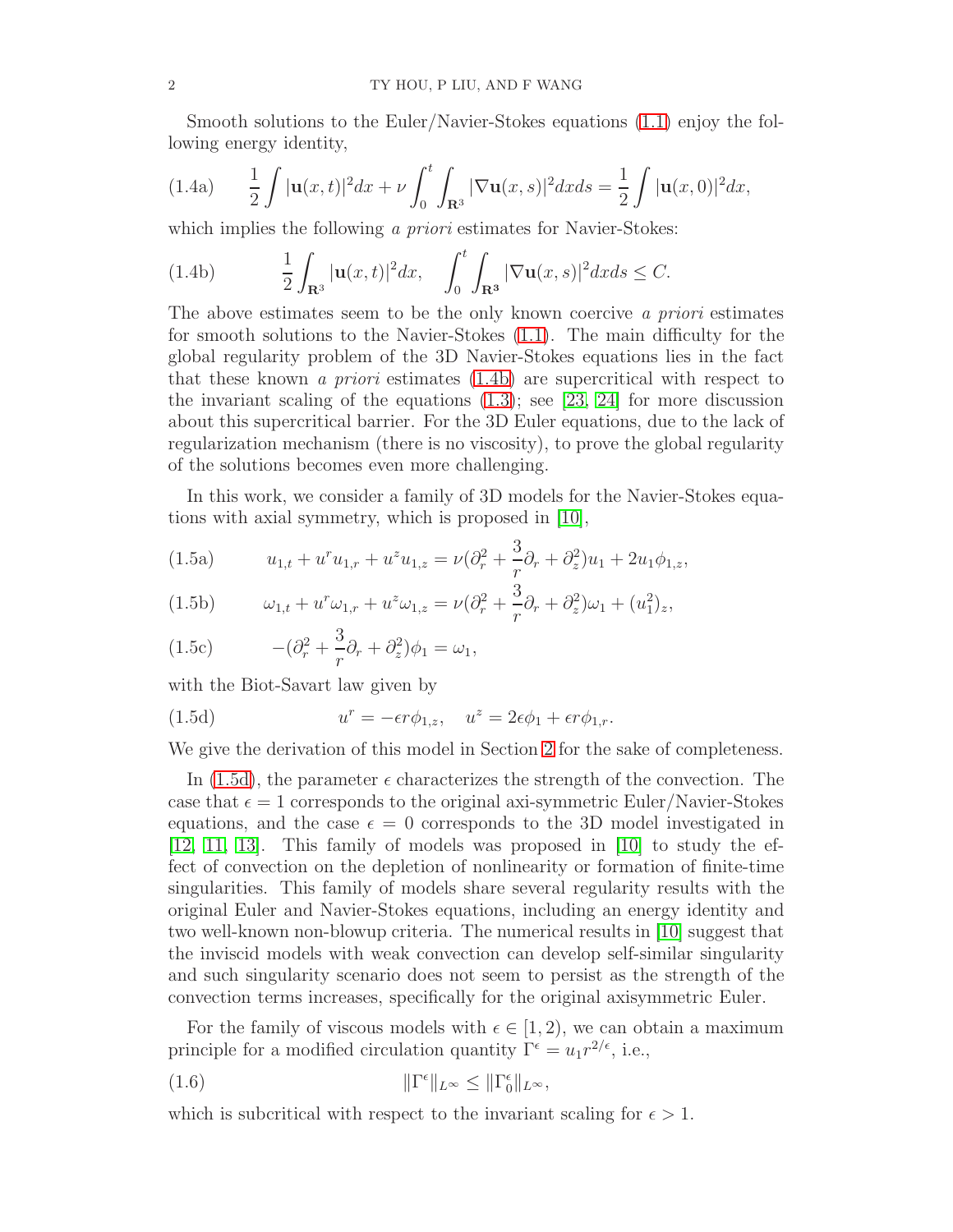The models [\(1.5\)](#page-1-2) can also be written in a velocity-pressure form as

(1.7a) 
$$
\mathbf{v}_t + \epsilon \mathbf{v} \cdot \nabla \mathbf{v} = -\nabla p + \nu \Delta \mathbf{v} + (2\epsilon - 2) \frac{v^{\theta} v^{r} \mathbf{e}_{\theta}}{r},
$$

where the velocity  $\mathbf{v}(x, t)$  is a rescaling of the velocity in model [\(2.4\)](#page-3-0):

(1.7b) 
$$
\mathbf{v} = \frac{u^r}{\epsilon} \mathbf{e_r} + \frac{u^z}{\epsilon} \mathbf{e_z} + \frac{u^{\theta}}{\epsilon^{\frac{3}{2}}} \mathbf{e_{\theta}}, \quad u^{\theta} = ru_1.
$$

Next we state our main result.

<span id="page-2-2"></span>**Theorem 1.1.** Consider the viscous models [\(1.7\)](#page-2-1) with  $\epsilon \in (\frac{20}{19}, 2)$  and data

<span id="page-2-1"></span>
$$
\mathbf{v}(\cdot,0) \in H^4(\mathbf{R}^3).
$$

Then the solution  $\mathbf{v}(x,t)$  is globally regular in time.

This result further demonstrates the potential stabilizing effect of the convection terms, which has been demonstrated in the numerical results in [\[10\]](#page-13-4) that the self-similar singularity of the inviscid models with weak convection does not persist as the strength of the convection terms increases.

To prove the main result Theorem [1.1,](#page-2-2) we can use  $L^p$  estimate for  $\omega_1$  and  $L<sup>q</sup>$  estimate for  $u_1$ . To control the nonlinear vortex stretching term in the equation of  $\omega_1$  using the viscous term, we only need to use the subcritical a priori estimate [\(1.6\)](#page-1-3) and the Hardy inequality, under the condition that  $q = 2p - \frac{p}{2} \epsilon'$  for some  $\epsilon' < \epsilon$ . However, for the nonlinear term in the equation of  $u_1$ , the subcritical a priori estimate [\(1.6\)](#page-1-3) seems insufficient, because it can only control the angular component of the velocity. We use a combination of the supercritical energy estimate [\(1.4\)](#page-1-4) and the subcritical estimate of  $\Gamma^{\epsilon}$  [\(1.6\)](#page-1-3) in the nonlinear term in the equation of  $u_1$ . To bound the nonlinear term using the viscous term, we need the condition  $\epsilon > \frac{20}{19}$  in [\(3.26\)](#page-10-0).

In our proof of the main result in section [1.1,](#page-2-2) we only conduct  $L^2$  estimate for  $\omega_1$ , and using any L<sup>p</sup> estimate for  $\omega_1$  with  $p \in (1, +\infty)$  will lead to the same result under the condition  $\epsilon > \frac{20}{19}$ .

The rest of this paper is organized as follows. In section [2,](#page-2-0) we derive the family of the models that we investigate in this work and list some regularity results for these models. We also give a brief review of recent regularity results for the Navier-Stokes equations with axial symmetry. In section [3,](#page-6-0) we prove our main result Theorem [1.1.](#page-2-2)

#### <span id="page-2-0"></span>2. Derivation of the models and review of the literature

Recently the Euler and Navier-Stokes equations with axial symmetry have attracted a lot of interests. The global regularity problem in this setting remains open although a lot of progress has been made. Let  $e_r$ ,  $e_\theta$  and  $e_z$  be the standard orthonormal vectors defining the cylindrical coordinates,

$$
\mathbf{e_r} = (\frac{x_1}{r}, \frac{x_2}{r}, 0)^T, \quad \mathbf{e_\theta} = (\frac{x_2}{r}, -\frac{x_1}{r}, 0)^T, \quad \mathbf{e_z} = (0, 0, 1)^T,
$$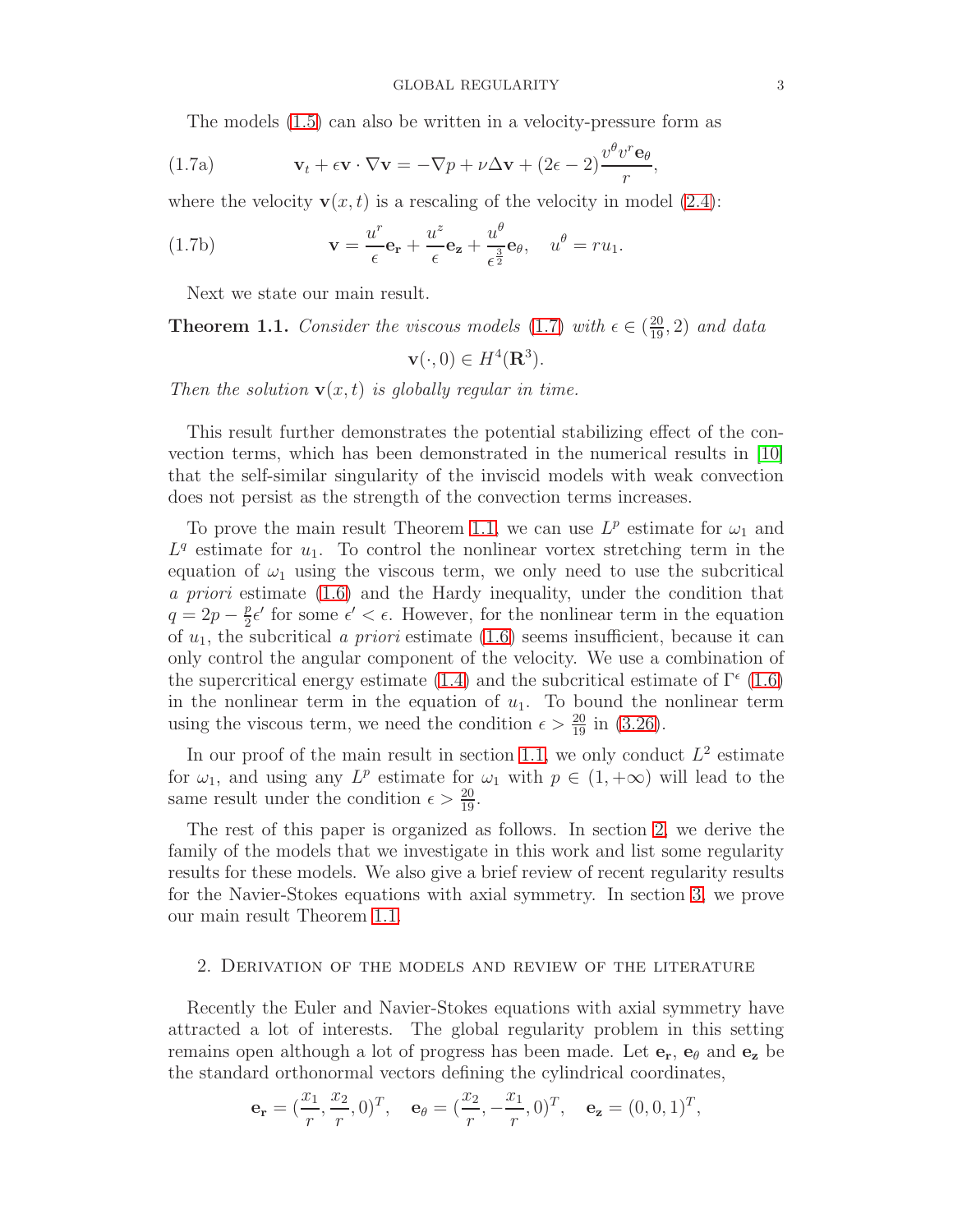where  $r = \sqrt{x_1^2 + x_2^2}$  and  $z = x_3$ . Then the 3D velocity field  $\mathbf{u}(x, t)$  is called axi-symmetric if it can be written as

<span id="page-3-5"></span>
$$
\mathbf{u}(x,t) = u^r(r,z,t)\mathbf{e_r} + u^{\theta}(r,z,t)\mathbf{e_{\theta}} + u^z(r,z,t)\mathbf{e_z},
$$

where  $u^r$ ,  $u^{\theta}$  and  $u^z$  do not depend on the  $\theta$  coordinate.

We denote the axi-symmetric vorticity field  $\omega$  as,

$$
\omega(x,t) = \nabla \times \mathbf{u}(x,t) = \omega^r(r,z,t)\mathbf{e}_\mathbf{r} + \omega^\theta(r,z,t)\mathbf{e}_\theta + \omega^z(r,z,t)\mathbf{e}_\mathbf{z},
$$

and then the Euler and Navier-Stokes equations with axial symmetry can be written using the cylindrical coordinates as

<span id="page-3-1"></span>(2.1a) 
$$
u_t^{\theta} + u^r u_r^{\theta} + u^z u_z^{\theta} = \nu (\Delta - \frac{1}{r^2}) u^{\theta} - \frac{u^r u^{\theta}}{r},
$$

<span id="page-3-2"></span>(2.1b) 
$$
\omega_t^{\theta} + u^r \omega_r^{\theta} + u^z \omega_z^{\theta} = \nu (\Delta - \frac{1}{r^2}) \omega^{\theta} + \frac{2}{r} u^{\theta} u_z^{\theta} + \frac{u^r \omega^{\theta}}{r},
$$

<span id="page-3-3"></span>(2.1c) 
$$
-[\Delta - \frac{1}{r^2}]\phi^{\theta} = \omega^{\theta},
$$

where the radial and angular velocity fields  $u^r(r, z, t)$  and  $u^z(r, z, t)$  are recovered from the stream function  $\phi^{\theta}$  based on the Biot-Savart law

<span id="page-3-4"></span>(2.1d) 
$$
u^r = -\partial_z \phi^\theta, \quad u^z = r^{-1} \partial_r (r \phi^\theta).
$$

Note that the equations for angular velocity  $(2.1a)$ , axial vorticity  $(2.1b)$ , and the Biot-Savart law  $(2.1c)-(2.1d)$  $(2.1c)-(2.1d)$  form a closed system. Equations  $(2.1)$ have a formal singularity on the axis  $r = 0$  due to the  $\frac{1}{r}$  terms. Using the fact that the angular component  $u^{\theta}(r, z)$ ,  $\omega^{\theta}(r, z)$  and  $\phi^{\theta}(r, z)$  can all be viewed as odd functions of  $r$  [\[19\]](#page-14-2), Hou and Li introduced the following transformed variables in [\[14\]](#page-13-8),

(2.2) 
$$
u_1 = \frac{u^{\theta}}{r}, \quad \omega_1 = \frac{\omega^{\theta}}{r}, \quad \phi_1 = \frac{\phi^{\theta}}{r},
$$

to remove the formal singularity in [\(2.1\)](#page-3-5). This leads to the following reformulated axi-symmetric Navier-Stokes equations:

<span id="page-3-9"></span><span id="page-3-7"></span>(2.3a) 
$$
u_{1,t} + u^r u_{1,r} + u^z u_{1,z} = \nu (\partial_r^2 + \frac{3}{r} \partial_r + \partial_z^2) u_1 + 2u_1 \phi_{1,z},
$$

<span id="page-3-8"></span>(2.3b) 
$$
\omega_{1,t} + u^r \omega_{1,r} + u^z \omega_{1,z} = \nu (\partial_r^2 + \frac{3}{r} \partial_r + \partial_z^2) \omega_1 + (u_1^2)_z,
$$

(2.3c) 
$$
-[\partial_r^2 + \frac{3}{r}\partial_r + \partial_z^2]\phi_1 = \omega_1,
$$

with the Biot-Savart law given by

<span id="page-3-6"></span>(2.3d) 
$$
u^r = -r\phi_{1,z}, \quad u^z = 2\phi_1 + r\phi_{1,r}.
$$

In [\[10\]](#page-13-4), a family of 3D models for axi-symmetric Euler and Navier-Stokes equations was proposed by changing the Biot-Savart law [\(2.3d\)](#page-3-6):

<span id="page-3-0"></span>(2.4) 
$$
u^r = -\epsilon r \phi_{1,z}, \quad u^z = 2\epsilon \phi_1 + \epsilon r \phi_{1,r},
$$

to study the potential stabilizing effect of the convection terms.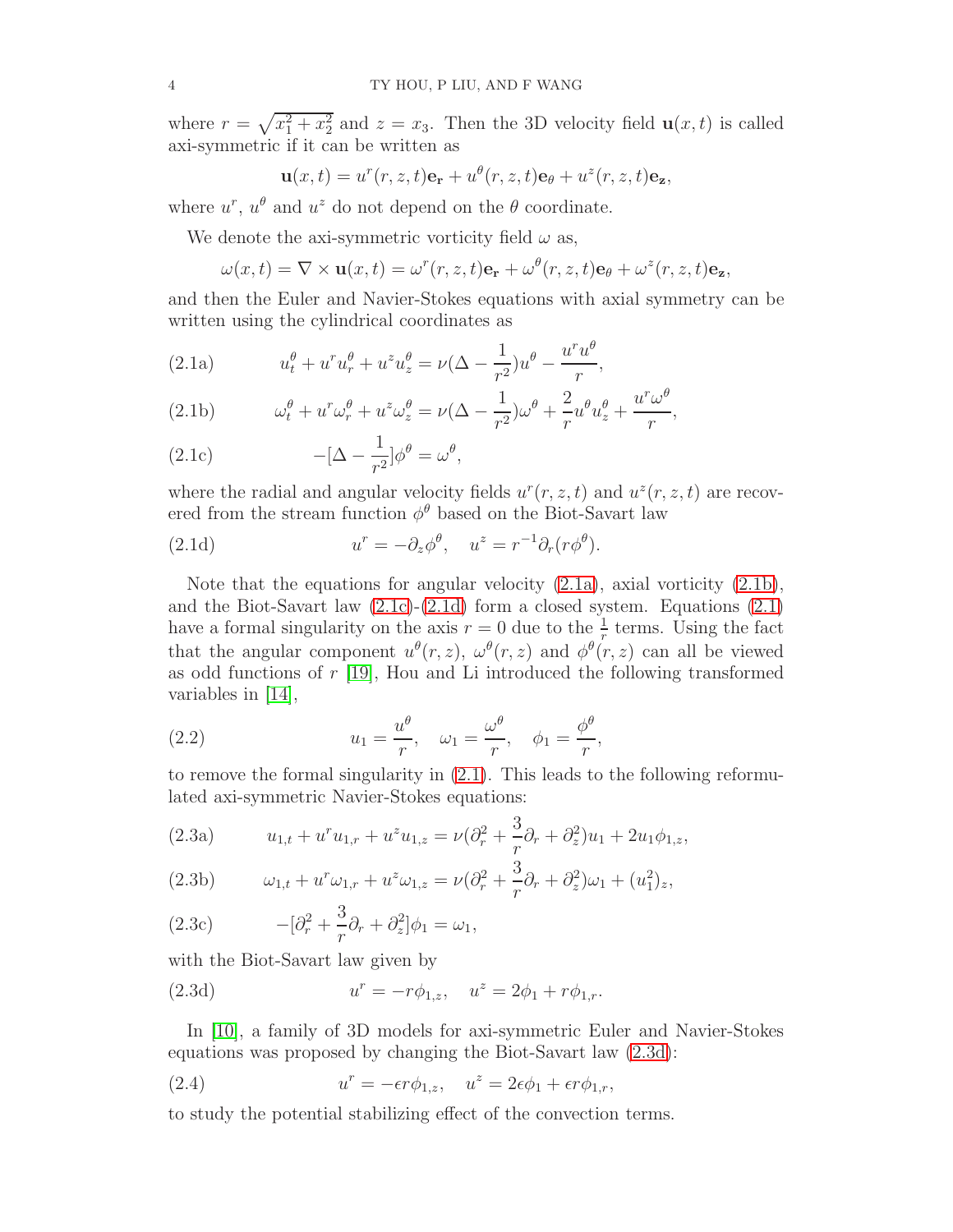<span id="page-4-1"></span>The viscous model [\(2.4\)](#page-3-0) enjoys the following scaling-invariance:

$$
(2.5) \t u_1(r, z, t) \to \frac{1}{\tau} u_1\left(\frac{r}{\tau^{\frac{1}{2}}}, \frac{z}{\tau^{\frac{1}{2}}}, \frac{t}{\tau}\right), \t w_1(r, z, t) \to \frac{1}{\tau^{\frac{3}{2}}} w_1\left(\frac{r}{\tau^{\frac{1}{2}}}, \frac{z}{\tau^{\frac{1}{2}}}, \frac{t}{\tau}\right).
$$

The modified velocity field [\(2.4\)](#page-3-0) is still divergence-free

<span id="page-4-3"></span>
$$
\nabla \cdot \mathbf{v} = \frac{1}{\epsilon} \left( (u^r r)_r + (u^z r)_z \right) = 0.
$$

It was proved in [\[10\]](#page-13-4) that the models [\(2.4\)](#page-3-0) with  $\epsilon \in [0, 2)$  share several regularity results with the original Euler and Navier-Stokes equations, including an energy identity, the conservation of a modified circulation quantity, the BKM non-blowup criterion, and the Prodi-Serrin non-blowup criterion.

Smooth solutions to the models [\(2.4\)](#page-3-0) with  $\epsilon \in [0,2)$  enjoy the following energy identity with  $u^{\theta} = ru^{1}$ :

<span id="page-4-0"></span>(2.6a)  
\n
$$
\frac{1}{2}\frac{d}{dt}\int (u^r)^2 + (u^z)^2 + \frac{1}{2-\epsilon}(u^{\theta})^2 r dr dz
$$
\n
$$
= -\nu \int |\nabla u^r|^2 + |\nabla u^z|^2 + \frac{(u^r)^2}{r^2} + \frac{1}{2-\epsilon} \frac{(u^{\theta})^2}{r^2} r dr dz.
$$

Note that the modified energy functional in [\(2.6a\)](#page-4-0),

(2.6b) 
$$
E_{\epsilon} = \frac{d}{dt} \int (u^{r})^{2} + (u^{z})^{2} + \frac{1}{2 - \epsilon} (u^{\theta})^{2} r dr dz
$$

is equivalent to that of the original Euler and Navier-Stokes equations,  $E_1$ ,

(2.6c) 
$$
\min(1, \frac{1}{2-\epsilon})E_1 \le E_{\epsilon} \le \max(1, \frac{1}{2-\epsilon})E_1.
$$

Based on  $(2.6a)$ , we have the following *a priori* estimates of the solutions

(2.6d)  

$$
\|u^{\theta}(r, z, t)\|_{L^{2}}, \quad \|u^{r}(r, z, t)\|_{L^{2}},
$$

$$
\int_{0}^{t} \|\phi_{1,z}(s)\|_{L^{2}}^{2} ds = \int_{0}^{t} \frac{1}{\epsilon^{2}} \|\frac{u^{r}(s)}{r}\|_{L^{2}}^{2} ds \leq C.
$$

<span id="page-4-2"></span>We define the modified total circulation  $\Gamma^{\epsilon}$  as

$$
(2.7a)\t\t \t\Gamma^{\epsilon} = u_1 r^{2/\epsilon},
$$

and then  $\Gamma^{\epsilon}$  satisfies the following equation

(2.7b) 
$$
\Gamma_t^{\epsilon} + u^r \Gamma_r^{\epsilon} + u^z \Gamma_z^{\epsilon} = \nu \left( \Delta - \frac{2}{r} \left( \frac{2}{\epsilon} - 1 \right) \partial_r + \frac{1}{r^2} \frac{2}{\epsilon} \left( \frac{2}{\epsilon} - 2 \right) \right) \Gamma^{\epsilon}.
$$

Then for the inviscid model with  $\nu = 0$ , or the viscous model with  $\nu > 0$ ,  $\epsilon \geq 1$ , we have the following maximum principle

(2.7c) 
$$
\|\Gamma^{\epsilon}(r,z,t)\|_{L^{\infty}} \leq \|\Gamma^{\epsilon}(r,z,0)\|_{L^{\infty}} = \|\Gamma^{\epsilon}_{0}\|_{L^{\infty}}.
$$

For the viscous models with  $\epsilon > 1$ , the quantity  $\Gamma^{\epsilon}$  is indeed subcritical with respect to the invariant scaling of the equations in [\(2.5\)](#page-4-1), which is the key in our proof of the global regularity result for the models in this paper.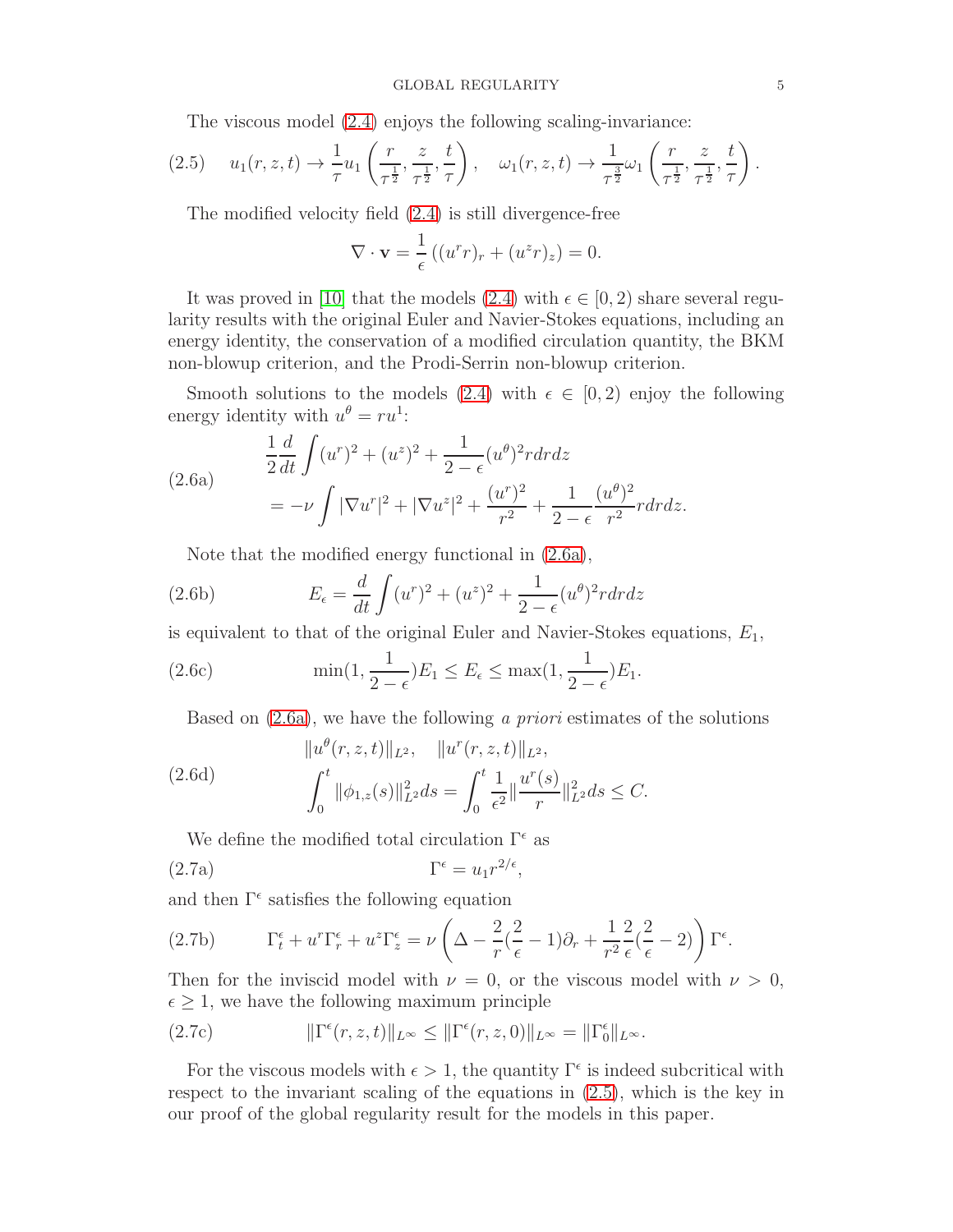Both the inviscid models and the viscous models enjoy the following BKM type criterion for smooth initial data with decay at infinity. If

(2.8a) 
$$
\int_0^T \|\nabla \times \mathbf{v}(x,t)\|_{\mathbf{BMO}} dt < +\infty,
$$

then

(2.8b) 
$$
\mathbf{v}(x,t) \in L^{\infty}(H^4(\mathbf{R}^3), [0,T]).
$$

<span id="page-5-0"></span>The viscous models also enjoy the Prodi-Serrin type of regularity criterion for smooth initial data with decay at infinity. If

(2.9a) 
$$
\mathbf{v}(x,t) \in L^q(L^p(\mathbf{R}^3), (0,T)), \ \frac{3}{p} + \frac{2}{q} = 1, \ p \in (3, +\infty], \ q \in [2, +\infty),
$$

then

(2.9b) 
$$
\mathbf{v}(x,t) \in L^{\infty}(H^4(\mathbf{R}^3), [0,T]).
$$

In [\[10\]](#page-13-4), convincing numerical evidence is presented to show that the inviscid models with weak convection could develop stable self-similar singularity on the symmetric axis. The singularity scenario in [\[10\]](#page-13-4) is different from that at the boundary described in [\[20,](#page-14-3) [15\]](#page-13-9) in the sense that the center of the singularity region is not stationary but traveling along the symmetric axis. As the strength of the convection terms increases, the self-similar singularity scenario becomes less stable. Such finite-time singularity scenario does not seem to persist for the models with strong convection ( $\epsilon \geq \epsilon_0$  for some  $\epsilon_0 > 0$ ), specifically the original axi-symmetric Euler equations. These results demonstrate the potential stabilizing effect of the convection terms. In this work, we prove the global regularity of the viscous models when the strength of convection slightly stronger than the original Navier-Stokes, i.e.  $\epsilon \in (\frac{20}{19}, 2)$ . The result proved in this work further demonstrates the potential stabilizing effect of convection in axi-symmetric Navier-Stokes equations.

The modified total circulation  $\Gamma^{\epsilon}$  [\(2.7\)](#page-4-2) is subcritical with respect to the scaling [\(2.5\)](#page-4-1) for all  $\epsilon > 1$ . However, the estimate [\(2.7\)](#page-4-2) can only control the angular component of the velocity, and using the technique presented in this work we can only prove the regularity of the models for  $\epsilon \in (\frac{20}{19}, 2)$ , not  $(1, 2)$ .

Some important progress has been made regarding the regularity of the axisymmetric Navier-Stokes equations recently; see [\[2,](#page-13-10) [1,](#page-13-11) [16,](#page-13-12) [22\]](#page-14-4), and we mention a few related works below. In [\[14\]](#page-13-8), Hou and Li proposed a 1D model by restricting the equations [\(2.3\)](#page-3-7) to the symmetric axis. Using a cancellation property in the equation for  $u_{1,z}$ , they proved the global regularity of the 1D model with or without viscosity. In [\[3\]](#page-13-13), the cancellation property used in [\[14\]](#page-13-8) was further exploited, and several critical regularity criteria concerning only the angular velocity are proved. In particular, the authors of [\[3\]](#page-13-13) showed that if  $r^d u^{\theta} \in L^q(L^p(\mathbf{R}^3), (0, T))$  with

$$
d \in [0, 1),
$$
  $(p, q) \in \{(\frac{3}{1-d}, \infty] \times [\frac{2}{1-d}, \infty]\},$   $\frac{3}{p} + \frac{2}{q} \le 1 - d,$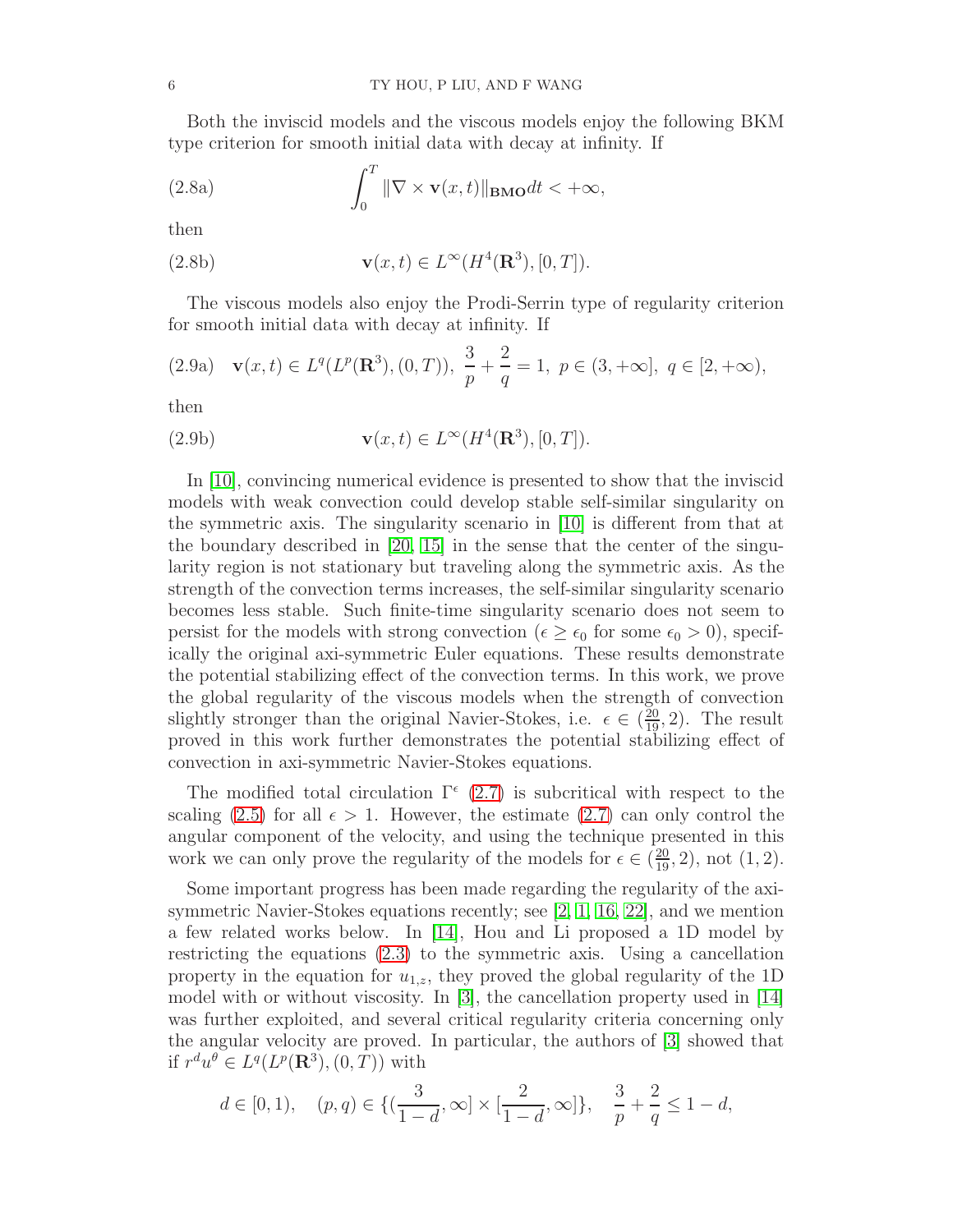### GLOBAL REGULARITY **7**

then the solutions can be smoothly extended beyond T.

In [\[18\]](#page-13-14), the global regularity was obtained if  $|\Gamma| \leq C |\ln r|^{-2}$ , and this result was later improved to  $|\Gamma| \leq C |\ln r|^{-\frac{3}{2}}$  in [\[25\]](#page-14-5). The cancellation property in the equation of  $u_{1,z}$  is crucial for the results in [\[3,](#page-13-13) [18,](#page-13-14) [25\]](#page-14-5). However, for the family of models [\(2.4\)](#page-3-0) that we study in this paper, this cancellation is destroyed due to the change of strength in the convection terms in [\(2.4\)](#page-3-0).

# 3. Proof of the main result

<span id="page-6-0"></span>In this section we prove the main result Theorem [1.1.](#page-2-2) We need the following Hardy inequality in 1D, see [\[7\]](#page-13-15).

**Lemma 3.1.** If  $\lambda > 1$ ,  $\sigma \neq 1$ ,  $f(r)$  is a nonnegative measurable function, and

$$
F(r) = \int_0^r f(t)dt, \quad \text{for} \quad \sigma > 1, \quad F(r) = -\int_r^\infty f(t)dt, \quad \text{for} \quad \sigma < 1,
$$

then

(3.1) 
$$
\int_0^\infty r^{-\sigma} F^\lambda dr \leq \left(\frac{\lambda}{|\sigma - 1|}\right)^\lambda \int_0^\infty r^{-\sigma} (rf)^\lambda dr.
$$

<span id="page-6-1"></span>We also need the following elliptic estimates  $[8, 21, 17, 25]$  $[8, 21, 17, 25]$  $[8, 21, 17, 25]$  $[8, 21, 17, 25]$ 

**Lemma 3.2.** For axi-symmetric smooth functions  $\phi_1(r, z)$  and  $\omega_1(r, z)$  in  $\mathbb{R}^3$ , which satisfy the elliptic equation

$$
-\Delta\phi_1 - \frac{2}{r}\partial_r\phi_1 = \omega_1,
$$

we have the following estimates

<span id="page-6-4"></span>(3.2) 
$$
\|\nabla^2 \phi_1\|_{L^2} \leq C \|\omega_1\|_{L_2}, \quad \|\nabla^2 \phi_{1,z}\|_{L^2} \leq C \|\nabla \omega_1\|_{L^2}.
$$

<span id="page-6-2"></span>**Lemma 3.3.** For smooth solution of the model [\(2.4\)](#page-3-0),  $u_1$  and  $\epsilon' \in (1, \epsilon)$ , (3.3a)

$$
\int |u_1(r,z)|^{\epsilon'} f(r)^2 r dr dz \leq C_1(r) \int |\partial_r f|^2 r dr dz + Cr_1^{-\frac{2\epsilon'}{\epsilon}} \int_{r \geq r_1} f^2 r dr dz,
$$

with

(3.3b) 
$$
C_1(r_1) = C \|\Gamma_0^{\epsilon}\|_{L^{\infty}}^{\epsilon'} r_1^{2-\frac{2\epsilon'}{\epsilon}} \left(\frac{\epsilon}{\epsilon-\epsilon'}\right)^2, \quad \lim_{r_1 \to 0^+} C_1(r_1) = 0.
$$

*Proof.* Let  $\psi(r)$  be a radial cutoff function such that

<span id="page-6-3"></span>
$$
(3.4) \quad \psi(r) \in C^{\infty}(R), \ \psi(r) = \begin{cases} 1, & r \le 1 \\ 0, & r \ge 2 \end{cases}, \ 0 \le \psi(r) \le 1, \ |\psi_r(r)| \le 2.
$$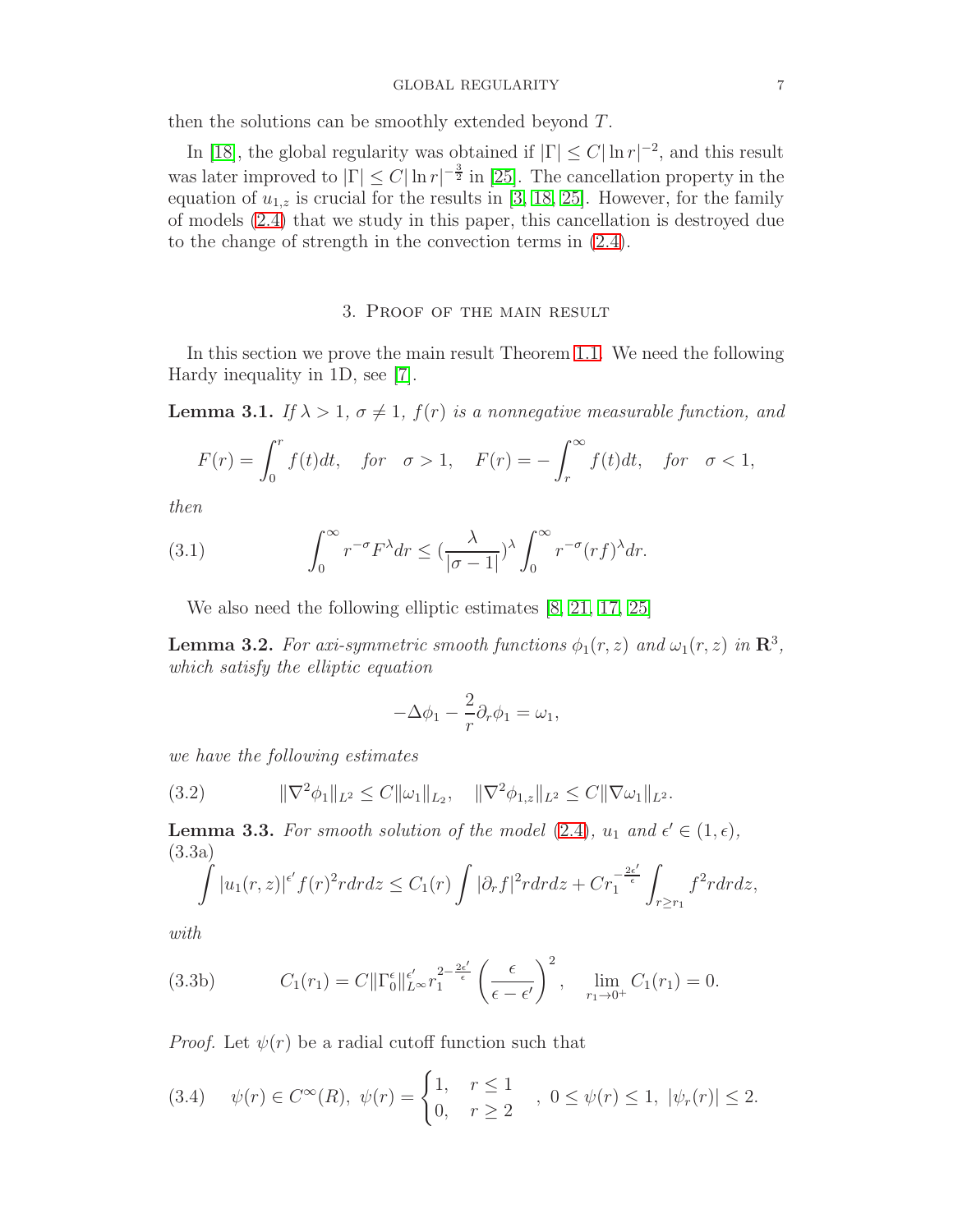Denote  $\psi_{r_1}(r)$  as  $\psi(\frac{r}{r_1})$  $\frac{r}{r_1}$ , then we have

<span id="page-7-1"></span>
$$
(3.5)
$$
\n
$$
\int |u_1|^{\epsilon'} f(r)^2 r dr dz = \int |u_1|^{\epsilon'} (f(r)\psi_{r_1}(r) + f(r)(1 - \psi_{r_1}(r)))^2 r dr dz
$$
\n
$$
\leq 2 \int_{r \leq 2r_1} |u_1|^{\epsilon'} f(r)^2 |\psi_{r_1}(r)|^2 r dr dz + 2 \int_{r \geq r_1} |u_1|^{\epsilon'} f(r)^2 (1 - \psi_{r_1}(r))^2 r dr dz.
$$

<span id="page-7-0"></span>Using the maximum principle [\(2.7\)](#page-4-2), we have

(3.6) 
$$
|u_1(r, z, t)| \leq \|\Gamma^{\epsilon}\|_{L^{\infty}} r^{-\frac{2}{\epsilon}} \leq \|\Gamma_0^{\epsilon}\|_{L^{\infty}} r^{-\frac{2}{\epsilon}}.
$$

Putting [\(3.6\)](#page-7-0) in the first term on the RHS of [\(3.5\)](#page-7-1), and using the Hardy inequality [\(3.1\)](#page-6-1), we get

<span id="page-7-2"></span>
$$
(3.7)
$$
\n
$$
\int_{r \leq 2r_1} |u_1|^{\epsilon'} f(r)^2 |\psi_{r_1}(r)|^2 r dr dz
$$
\n
$$
\leq \int_{r \leq 2r_1} ||\Gamma_0^{\epsilon}||_{L^{\infty}}^{\epsilon'} r^{-\frac{2\epsilon'}{\epsilon}} |f(r)\psi_{r_1}(r)|^2 r dr dz
$$
\n
$$
\leq C ||\Gamma_0^{\epsilon}||_{L^{\infty}}^{\epsilon'} \left(\frac{\epsilon}{\epsilon - \epsilon'}\right)^2 \int_{r \leq 2r_1} r^{2 - \frac{2\epsilon'}{\epsilon}} |\partial_r(f(r)\psi_{r_1}(r))|^2 r dr dz
$$
\n
$$
\leq C ||\Gamma_0^{\epsilon}||_{L^{\infty}}^{\epsilon'} \left(\frac{\epsilon}{\epsilon - \epsilon'}\right)^2 \left[ \int_{r \leq 2r_1} r^{2 - \frac{2\epsilon'}{\epsilon}} |\partial_r f|^2 r dr dz + \int_{r \geq r_1} r^{2 - \frac{2\epsilon'}{\epsilon}} |f|^2 |\partial_r \psi_{r_1}|^2 r dr dz \right]
$$
\n
$$
\leq C ||\Gamma_0^{\epsilon}||_{L^{\infty}}^{\epsilon'} \left(\frac{\epsilon}{\epsilon - \epsilon'}\right)^2 r_1^{2 - \frac{2\epsilon'}{\epsilon}} ||\partial_r f||_{L^2}^2 + C ||\Gamma_0^{\epsilon}||_{L^{\infty}}^{\epsilon'} \left(\frac{\epsilon}{\epsilon - \epsilon'}\right)^2 r_1^{-\frac{2\epsilon'}{\epsilon}} \int_{r \geq r_1} f^2 r dr dz.
$$

<span id="page-7-3"></span>For the second term in  $(3.5)$ , using the estimate  $(3.6)$ , we have

$$
(3.8) \qquad \int_{r\geq r_1} |u_1|^{\epsilon'} f^2(r) (1-\psi_{r_1}(r))^2 r dr dz \leq C ||\Gamma_0^{\epsilon}||_{L^{\infty}}^{\epsilon'} r_1^{-\frac{2\epsilon'}{\epsilon}} \int_{r\geq r_1} f^2 r dr dz.
$$

Adding up estimates [\(3.7\)](#page-7-2) and [\(3.8\)](#page-7-3), we prove [\(3.1\)](#page-6-1).  $\Box$ 

Next we give the proof for the Theorem [1.1.](#page-2-2) Without loss of generality, we assume that  $\nu = 1$  in our proof.

*Proof.* We denote  $\epsilon' = \frac{20}{19} < \epsilon$  and consider the following two quantities:

$$
\int |\omega_1|^2 r dr dz, \quad \int |u_1|^q r dr dz, \quad q = 4 - \epsilon'.
$$

Multiplying the equation of  $\omega_1$  [\(2.3b\)](#page-3-8) by  $\omega_1$ , we get

<span id="page-7-4"></span>(3.9) 
$$
\frac{d}{dt} \frac{1}{2} \int \omega_1^2 r dr dz + \frac{1}{2} \int u^r (\omega_1^2)_r + u^z (\omega_1^2)_z r dr dz
$$

$$
= \int 2u_1 u_{1,z} \omega_1 r dr dz + \int (\Delta \omega_1 + \frac{2}{r} \omega_{1,r}) \omega_1 r dr dz.
$$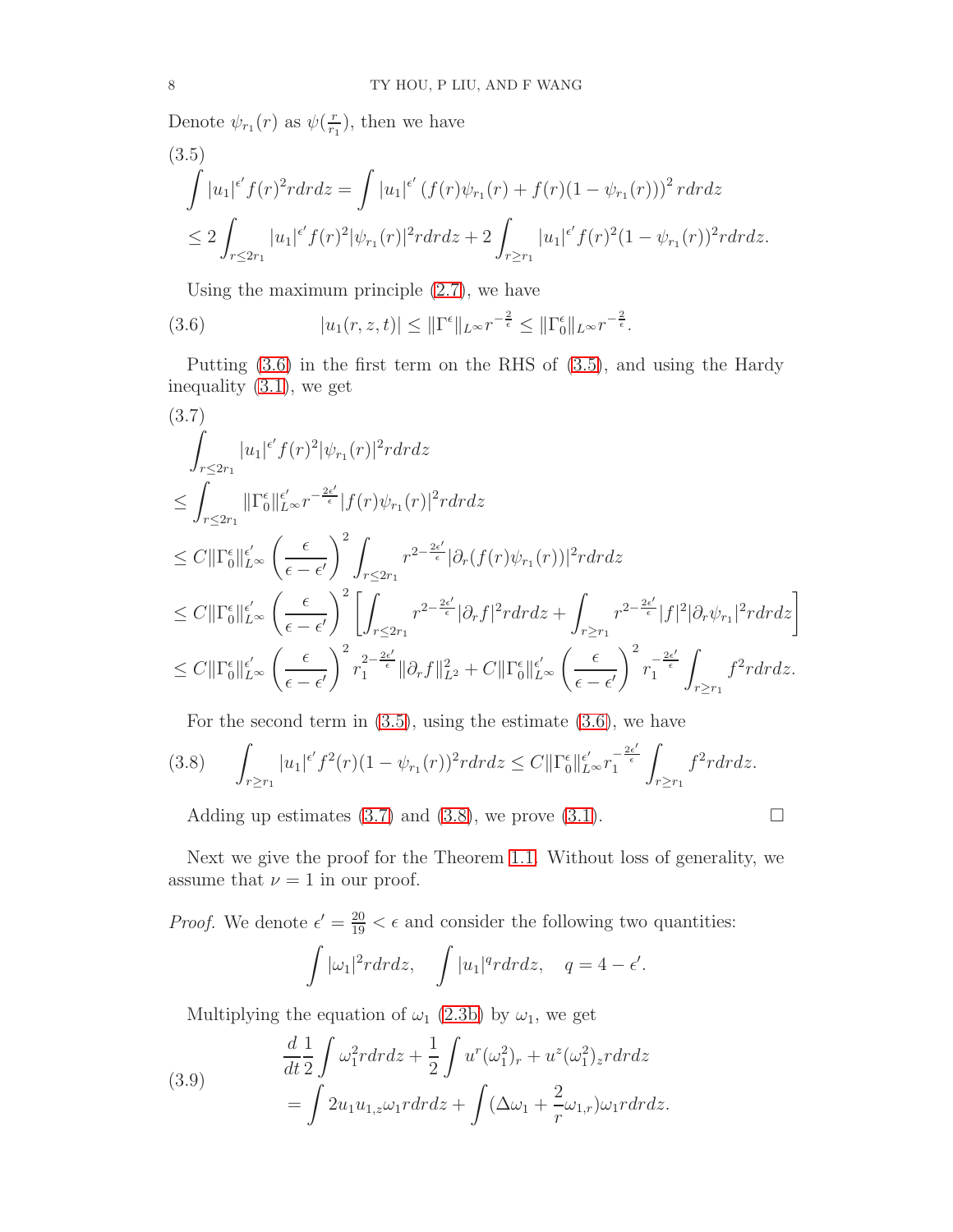Using integration by part, we can show that the convection terms vanish due to the incompressibility condition  $(u^r r)_r + (u^z r)_z = 0$ :

$$
\int u^r(\omega_1^2)_r + u^z(\omega_1^2)_z r dr dz = -\int \omega_1^2((u^r r)_r + (u^z r)_z) dr dz = 0.
$$

<span id="page-8-1"></span>For the viscous term on the RHS of [\(3.9\)](#page-7-4), we have

(3.10) 
$$
\int \Delta \omega_1 \omega_1 r dr dz = - \int |\nabla \omega_1|^2 r dr dz.
$$

Next we treat the first order derivative term on the RHS of [\(3.9\)](#page-7-4) as

(3.11) 
$$
\int \frac{2}{r} \omega_{1,r} \omega_1 r dr dz = \int (\omega_1^2)_r dr dz = - \int \omega_1 (0, z, t)^2 dz \le 0.
$$

Using integration by part and Young's inequality leads to

<span id="page-8-0"></span>(3.12) 
$$
\left| \int 2u_1 u_{1,z} \omega_1 r dr dz \right| = \left| \int u_1^2 \omega_{1,z} r dr dz \right|
$$

$$
\leq \frac{1}{2} \int u_1^4 r dr dz + \frac{1}{2} \int |\nabla \omega_1|^2 r dr dz.
$$

For the first term on RHS of [\(3.12\)](#page-8-0), using Lemma [3.3](#page-6-2) and  $q = 4 - \epsilon'$ , we get

<span id="page-8-2"></span>(3.13) 
$$
\frac{1}{2} \int u_1^4 r dr dz = \frac{1}{2} \int |u_1|^{\epsilon'} |u_1|^q r dr dz
$$

$$
\leq C(r_1) \int |\nabla (|u_1|^{\frac{q}{2}})|^2 r dr dz + C \int |u_1|^q r dr dz.
$$

Adding up estimates  $(3.10)$  and  $(3.13)$  in  $(3.9)$ , we have

<span id="page-8-4"></span>(3.14) 
$$
\frac{d}{dt} \int \omega_1^2 r dr dz + \int |\nabla \omega_1|^2 r dr dz
$$

$$
\leq C(r_1) \int |\nabla (|u_1|^2)|^2 r dr dz + C \int |u_1|^q r dr dz.
$$

Next we consider the equation of  $u_1$ , [\(2.3a\)](#page-3-9) and multiply both sides by  $|u_1|^{q-2}u_1$  to obtain

<span id="page-8-3"></span>(3.15) 
$$
\frac{d}{dt} \frac{1}{q} \int |u_1|^q r dr dz + \frac{1}{q} \int u^r |u_1|_r^q + u^z |u_1|_z^q r dr dz \n= \int 2|u_1|^q \phi_{1,z} r dr dz + \int (\Delta u_1 + \frac{2}{r} u_{1,r}) |u_1|^{q-2} u_1 r dr dz.
$$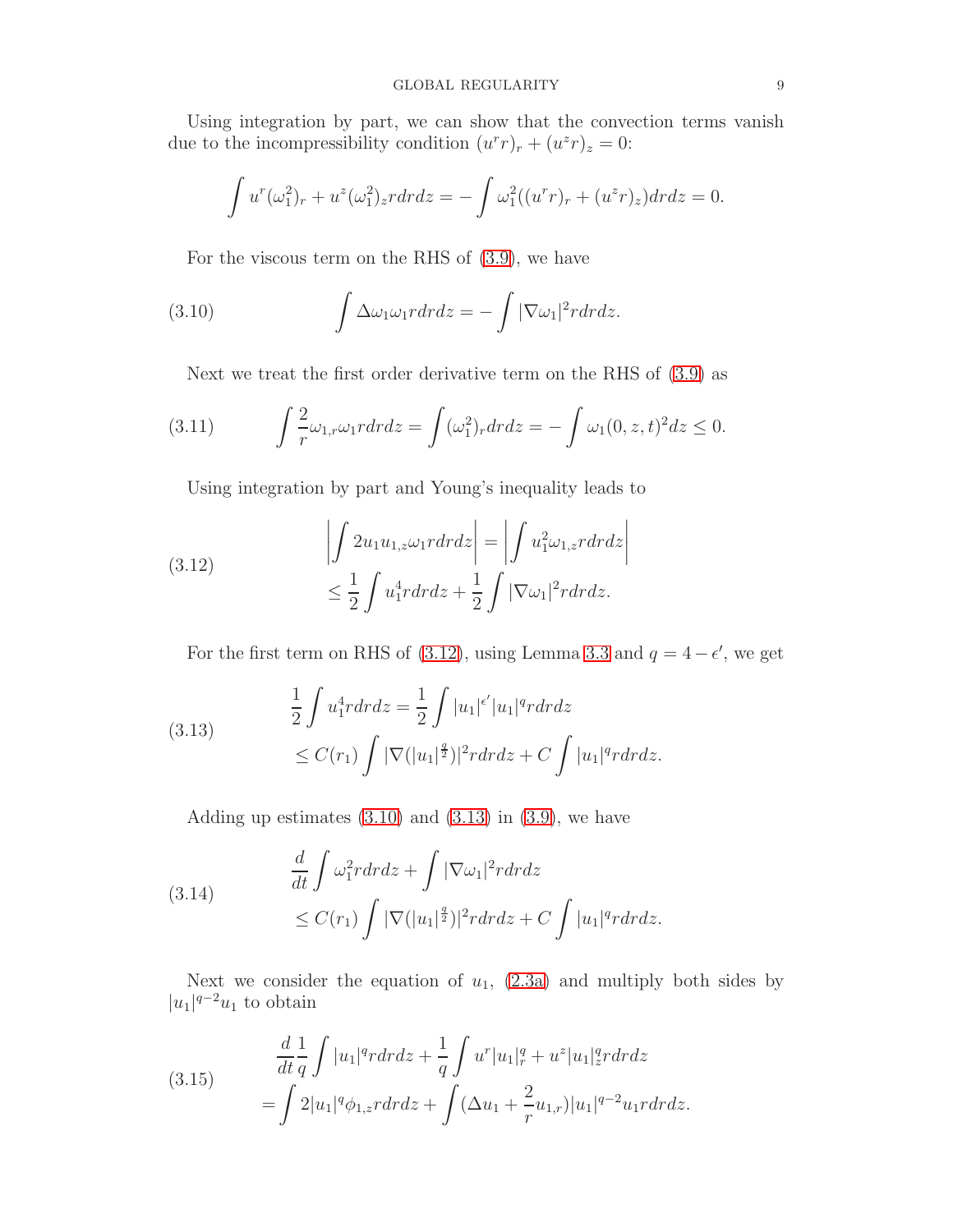Again the convection terms vanish due to incompressibility. For the diffusion term, using estimates similar to those for the  $\omega_1$  equation, we arrive at

$$
\int (\Delta u_1 + \frac{2}{r} u_{1,r}) |u_1|^{q-2} u_1 r dr dz
$$
\n
$$
= -\frac{4(q-1)}{q^2} \int |\nabla (|u_1|^{\frac{q}{2}})|^2 r dr dz - \frac{q}{2} \int |u_1(0, z)|^q dz
$$
\n
$$
\leq -\frac{4(q-1)}{q^2} \int |\nabla (|u_1|^{\frac{q}{2}})|^2 r dr dz.
$$

<span id="page-9-0"></span>Next we decompose the nonlinear term on the RHS of [\(3.15\)](#page-8-3) into two parts

$$
(3.17)\qquad \int 2|u_1|^q \phi_{1,z} r dr dz = 2 \int |u_1|^q \phi_{1,z} \psi(r) + |u_1|^q \phi_{1,z} (1 - \psi(r)) r dr dz,
$$

where  $\psi(r)$  is the cut-off function defined in [\(3.4\)](#page-6-3) that satisfies  $\psi(r) = 1$  for  $r \leq 1$ .

For the second term on the RHS of [\(3.17\)](#page-9-0), Young's inequality implies,

<span id="page-9-2"></span>
$$
\int_{r\geq 1} |u_1|^q \phi_{1,z}(1-\psi(r))r dr dz
$$
\n
$$
(3.18) \leq \int_{r\geq 1} |u_1|^{2q} + |\phi_{1,z}|^2 r dr dz \leq \int_{r\geq 1} |ru_1|^{2} r^{-2} |u_1|^{2q-2} + |\phi_{1,z}|^2 r dr dz
$$
\n
$$
\leq ||\Gamma_0^{\epsilon}||_{L^{\infty}}^{2q-2} \int_{r\geq 1} |ru_1|^{2} r dr dz + \frac{1}{\epsilon^2} \int_{r\geq 1} \left|\frac{u^r}{r}\right|^2 r dr dz \leq C,
$$

where we have used the *a priori* estimates  $(2.6)$  in the last step.

As for the first term on the RHS of [\(3.17\)](#page-9-0), we denote

(3.19) 
$$
g(r, z) = \phi_{1,z}(r, z)\psi(r)
$$

and have

(3.20) 
$$
\left| \int 2|u_1|^q g(r,z) r dr dz \right| \leq 2 \int |u_1|^\alpha |u_1|^\beta |g(r,z)| r dr dz,
$$

where the exponents  $\alpha$ ,  $\beta$  are

(3.21) 
$$
\alpha = \frac{16 - 8\epsilon'}{4 - \epsilon'}, \quad \beta = \frac{(\epsilon')^2}{4 - \epsilon'}, \quad \alpha + \beta = q = 4 - \epsilon'.
$$

Then applying Young's inequality with

$$
L_1 = \frac{4 - \epsilon'}{4 - 2\epsilon'}, \quad L_2 = \frac{4 - \epsilon'}{\epsilon'}, \quad \frac{1}{L_1} + \frac{1}{L_2} = 1,
$$

we obtain

<span id="page-9-1"></span>(3.22) 
$$
\int 2|u_1|^q |g| r dr dz \leq \frac{1}{2} \int |u_1|^{L_1 \alpha} r dr dz + C \int |u_1|^{L_2 \beta} |g|^{L_2} r dr dz
$$

$$
= \frac{1}{2} \int |u_1|^4 r dr dz + C \int |u_1|^{\epsilon'} |g(r, z)|^{\frac{4-\epsilon'}{\epsilon'}} r dr dz.
$$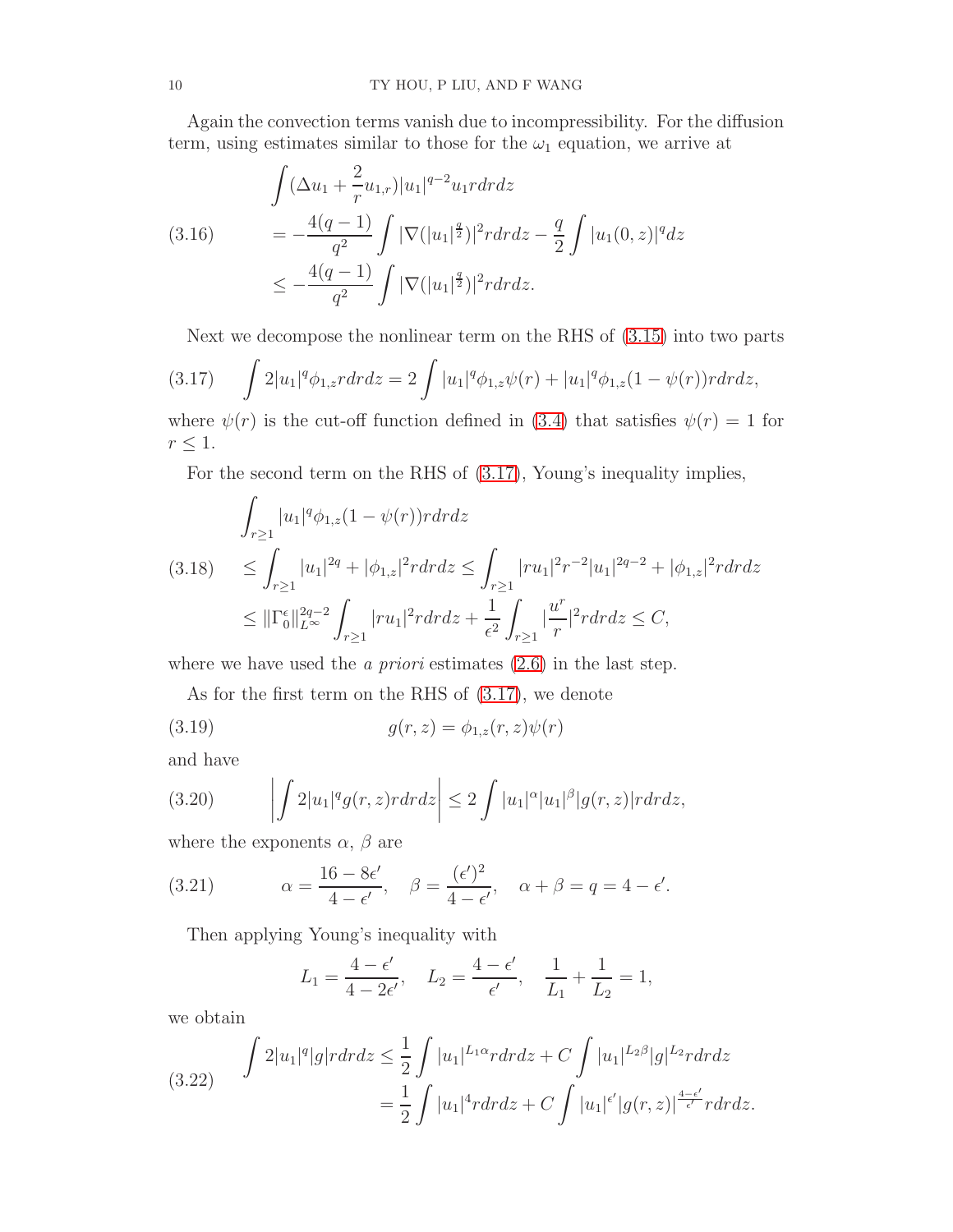The first term in [\(3.22\)](#page-9-1) is treated as in the estimate [\(3.13\)](#page-8-2). For the second term on the RHS of [\(3.22\)](#page-9-1), using Lemma [3.3](#page-6-2) with  $r_1 = 2$  and the fact that  $g(r, z) = 0$  for  $r \geq 2$ , we obtain

<span id="page-10-2"></span>
$$
\int |u_1|^{\epsilon'}|g(r,z)|^{\frac{4-\epsilon'}{\epsilon'}}r dr dz \leq C \int |\partial_r(|g(r,z)|^{\frac{4-\epsilon'}{2\epsilon'}})|^2 r dr dz
$$
\n
$$
= C \int |g_r(r,z)|^2 |g(r,z)|^{\frac{4-3\epsilon'}{\epsilon'}}r dr dz \leq C \|g(r,z)\|_{L^{\infty}}^{\frac{4-3\epsilon'}{\epsilon'}} \|\nabla g(r,z)\|_{L^2}^2.
$$

<span id="page-10-1"></span>Using the following interpolation inequality,

(3.24a) 
$$
\|\nabla g(r,z)\|_{L^2} \leq C \|g(r,z)\|_{L^2}^{\frac{1}{2}} \|\nabla^2 g(r,z)\|_{L^2}^{\frac{1}{2}},
$$

$$
(3.24b) \t\t\t ||g(r,z)||_{L^{\infty}} \leq C||g(r,z)||_{L^{2}}^{\frac{1}{4}}||\nabla^{2}g(r,z)||_{L^{2}}^{\frac{3}{4}},
$$

we have

$$
(3.24c) \qquad \|\nabla g(r,z)\|_{L^2}^{\frac{11\epsilon'-4}{6\epsilon'}} \|g(r,z)\|_{L^\infty}^{\frac{4-3\epsilon'}{\epsilon'}} \leq C \|g(r,z)\|_{L^2}^{\frac{\epsilon'+4}{6\epsilon'}} \|\nabla^2 g(r,z)\|_{L^2}^{\frac{8-4\epsilon'}{3\epsilon'}}.
$$

Using  $(3.24)$  in  $(3.23)$ , we have

<span id="page-10-3"></span>
$$
\int |u_1|^{\epsilon'} |g(r,z)|^{\frac{4-\epsilon'}{\epsilon'}} r dr dz \leq C \|g(r,z)\|_{L^{\infty}}^{\frac{4-3\epsilon'}{\epsilon'}} \|\nabla g(r,z)\|_{L^2}^{2}
$$
\n
$$
= C \left[ \|g(r,z)\|_{L^{\infty}}^{\frac{4-3\epsilon'}{\epsilon'}} \|\nabla g(r,z)\|_{L^2}^{\frac{11\epsilon'-4}{6\epsilon'}} \right] \|\nabla g(r,z)\|_{L^2}^{\frac{4+\epsilon'}{6\epsilon'}} \leq C \|g(r,z)\|_{L^2}^{\frac{4+\epsilon'}{6\epsilon'}} \|\nabla g(r,z)\|_{L^2}^{\frac{4+\epsilon'}{6\epsilon'}} \|\nabla^2 g(r,z)\|_{L^2}^{\frac{8-4\epsilon'}{3\epsilon'}}.
$$

In deriving the above estimate, we have used the interpolation inequality [\(3.24\)](#page-10-1) such that the exponents for  $||g(r, z)||_{L^2}$  and  $||\nabla g(r, z)||_{L^2}$  are the same in the RHS of [\(3.25\)](#page-10-3).

<span id="page-10-0"></span>Since  $\epsilon' = \frac{20}{19}$ , using Young's inequality with

(3.26) 
$$
L_1 = \frac{12\epsilon'}{4 + \epsilon'}, \quad L_2 = \frac{6\epsilon'}{8 - 4\epsilon'}, \quad \frac{1}{L_1} + \frac{1}{L_2} = 1,
$$

in  $(3.25)$ , we have

<span id="page-10-4"></span>
$$
\int |u_1|^{\epsilon'} |g(r,z)|^{\frac{4-\epsilon'}{\epsilon'}} r dr dz
$$
\n
$$
(3.27) \leq C(\delta) \left( \|g(r,z)\|_{L^2}^{\frac{4+\epsilon'}{6\epsilon'}} \|\nabla g(r,z)\|_{L^2}^{\frac{4+\epsilon'}{6\epsilon'}} \right)^{L_1} + \delta \left( \|\nabla^2 g(r,z)\|_{L^2}^{\frac{8-4\epsilon'}{3\epsilon'}} \right)^{L_2}
$$
\n
$$
= C(\delta) \|g(r,z)\|_{L^2}^2 \|\nabla g(r,z)\|_{L^2}^2 + \delta \|\nabla^2 g(r,z)\|_{L^2}^2.
$$

<span id="page-10-5"></span>Since  $g(r, z) = \phi_{1,z}\psi(r)$  and  $\psi(r)$  is constant for  $r \leq 1$ , we have (3.28a)  $||g(r, z)||_{L^2}^2 \le C ||\phi_{1,z}||_{L^2}^2$ ,

$$
(3.28b) \t\t\t \|\nabla g(r,z)\|_{L^2}^2 \leq C \|\nabla \phi_{1,z}\|_{L^2}^2 + C \|1_{r \geq 1} \phi_{1,z}\|_{L^2}^2,
$$

$$
(3.28c) \t\t ||\nabla^2 g(r,z)||^2_{L^2} \leq C||\nabla^2 \phi_{1,z}||^2 + C||1_{r \geq 1} \nabla \phi_{1,z}||^2_{L^2} + C||1_{r \geq 1} \phi_{1,z}||^2_{L^2}.
$$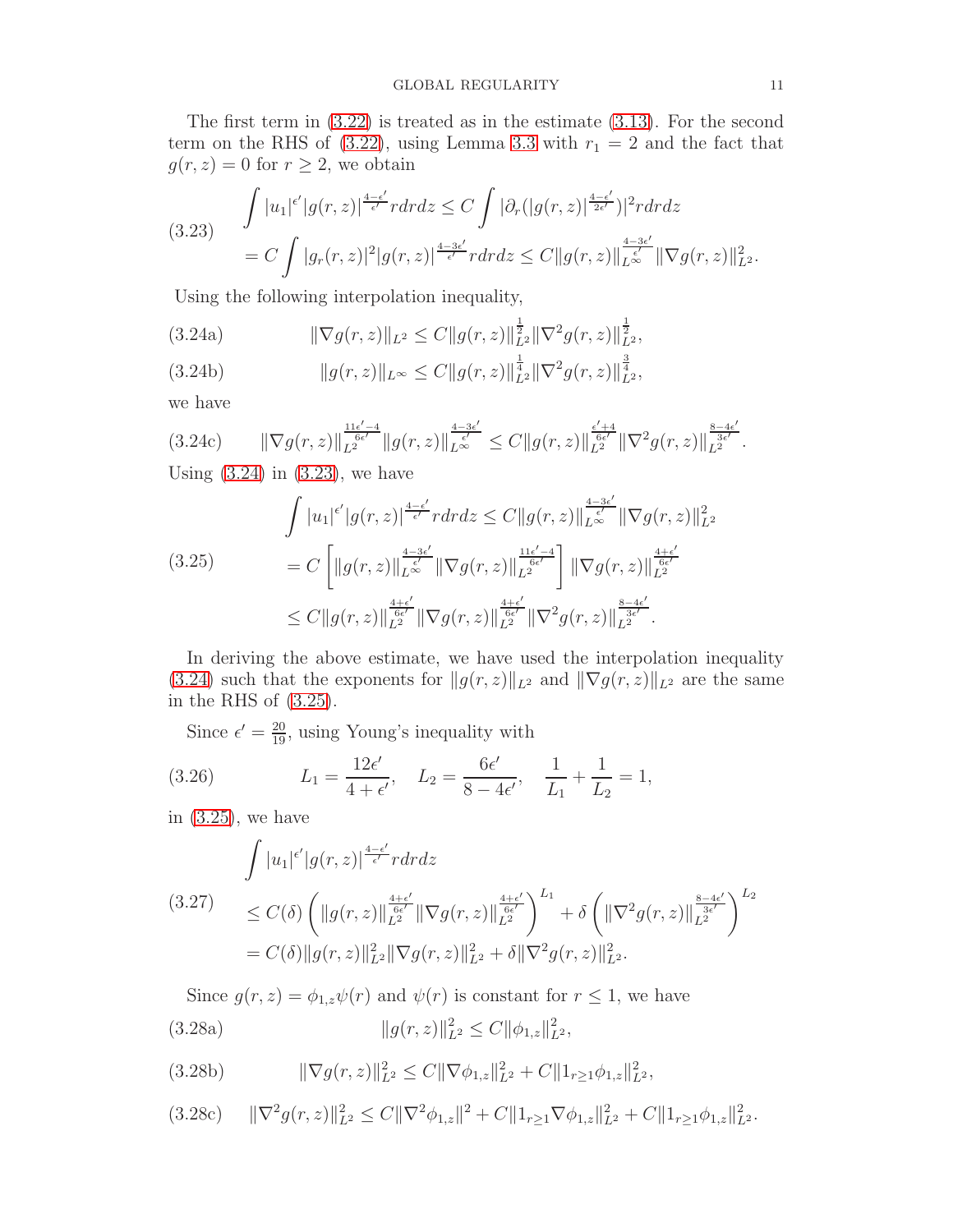<span id="page-11-0"></span>By the *a priori* estimate  $(2.6)$ , we have

(3.29) 
$$
||1_{r \geq 1}\phi_{1,z}||_{L^2}^2 = ||1_{r \geq 1}\frac{u^r}{r}||_{L^2}^2 \leq ||u^r||_{L^2}^2 \leq C.
$$

In view of [\(3.27\)](#page-10-4), we get from [\(3.28\)](#page-10-5) and [\(3.29\)](#page-11-0)

<span id="page-11-1"></span>
$$
(3.30) \qquad \int |u_1|^{\epsilon'} |g(r,z)|^{\frac{4-\epsilon'}{\epsilon'}} r dr dz \leq C\delta \|\nabla^2 \phi_{1,z}\|_{L^2}^2 + C \|\nabla \phi_{1,z}\|_{L^2}^2 \|\phi_{1,z}\|_{L^2}^2 + C \|\nabla \phi_{1,z}\|_{L^2}^2 + C \|\nabla \phi_{1,z}\|_{L^2}^2 + C.
$$

Employing the elliptic estimate [\(3.2\)](#page-6-4) in [\(3.30\)](#page-11-1), we deduce

<span id="page-11-2"></span>(3.31) 
$$
\int |u_1|^{\epsilon'} |g(r,z)|^{\frac{4-\epsilon'}{\epsilon'}} r dr dz \leq C \delta \|\omega_{1,z}\|_{L^2}^2 + C \|\omega_1\|_{L^2}^2 \|\phi_{1,z}\|_{L^2}^2 + C \|\omega_1\|_{L^2}^2 + C \|\phi_{1,z}\|_{L^2}^2 + C.
$$

Putting the estimates [\(3.13\)](#page-8-2), [\(3.18\)](#page-9-2), [\(3.31\)](#page-11-2) in [\(3.15\)](#page-8-3), we get

<span id="page-11-3"></span>
$$
(3.32) \quad \frac{d}{dt} \int |u_1|^q r dr dz + C (1 - C_1(r_1)) ||\nabla (|u_1|^{\frac{q}{2}})||_{L^2}^2 - C \delta ||\nabla \omega_1||_{L^2}^2
$$
  

$$
\leq C ||\phi_{1,z}||_{L^2}^2 ||\omega_1||_{L^2}^2 + C ||\phi_{1,z}||_{L^2}^2 + C ||\omega_1||_{L^2}^2 + C.
$$

At last, choosing  $r_1$ ,  $\delta$  small enough, and adding up [\(3.14\)](#page-8-4) with [\(3.32\)](#page-11-3) give

(3.33) 
$$
\frac{d}{dt} \int |\omega_1|^2 + |u_1|^q r dr dz + C \int |\nabla \omega_1|^2 + |\nabla (|u_1|^2)|^2 r dr dz
$$

$$
\leq C(||\phi_{1,z}||_{L^2}^2 + 1) (\int |\omega_1|^2 + |u_1|^q r dr dz) + C ||\phi_{1,z}||^2 + C,
$$

which together with the *a priori* estimate  $(2.6)$  implies

<span id="page-11-5"></span>
$$
(3.34)\quad \int \omega_1^2(T) + |u_1(T)|^q r dr dz + \int_0^T \int |\nabla \omega_1|^2 + |\nabla (|u_1|^{\frac{q}{2}})|^2 r dr dz ds \le C
$$

where the constant  $C$  may depend on the initial data and  $T$ .

<span id="page-11-4"></span>To prove the global regularity of the solutions, we consider

(3.35) 
$$
\|\mathbf{v}(x)\|_{L^4} \leq C \|u^{\theta}\|_{L^4} + C \|u^r\|_{L^4} + C \|u^z\|_{L^4}.
$$

For the  $||u^{\theta}||_{L^{4}}$  term in [\(3.35\)](#page-11-4), using estimates [\(2.6\)](#page-4-3), [\(2.7\)](#page-4-2), and [\(3.34\)](#page-11-5), we obtain

<span id="page-11-7"></span>
$$
(3.36) \quad \int u_1^4 r^4 r dr dz = \int_{r \le 1} |u_1|^q |u_1|^{\epsilon'} r^4 r dr dz + \int_{r \ge 1} (u^{\theta})^2 \frac{|\Gamma^{\epsilon}|^2}{r^{\frac{4}{\epsilon} - 2}} r dr dz
$$
  

$$
\le ||\Gamma_0^{\epsilon}||_{L^{\infty}}^{\epsilon'} \int |u_1|^q r dr dz + ||\Gamma_0^{\epsilon}||_{L^{\infty}}^2 \int (u^{\theta})^2 r dr dz \le C.
$$

<span id="page-11-6"></span>Then we consider the equation for  $\omega^{\theta} = r \omega_1$ , which is

(3.37) 
$$
\omega_t^{\theta} + u^r \omega_r^{\theta} + u^z \omega_z^{\theta} = \frac{u^r}{r} \omega^{\theta} + \frac{(u^{\theta})_z^2}{r} + (\Delta - \frac{1}{r^2}) \omega^{\theta}.
$$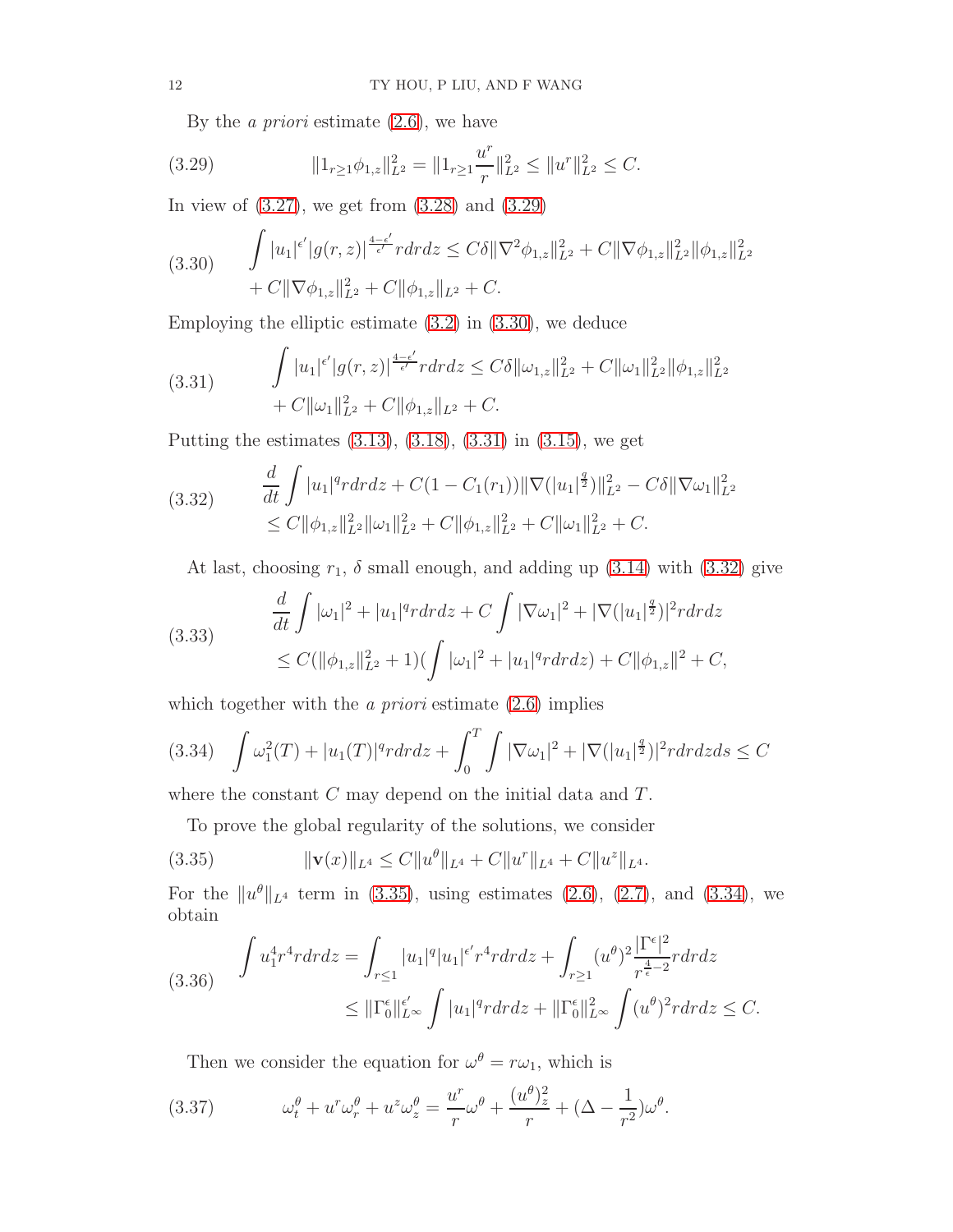Multiplying both sides of  $(3.37)$  by  $\omega^{\theta}$  and integrating, we get

<span id="page-12-0"></span>(3.38) 
$$
\frac{1}{2}\frac{d}{dt}\int (\omega^{\theta})^2 r dr dz + \frac{1}{2}\int u^r (\omega^{\theta})_r^2 + u_z(\omega^{\theta})_z^2 r dr dz
$$

$$
= \int \frac{u^r}{r} (\omega^{\theta})^2 r dr dz + \int \frac{(u^{\theta})_z^2 \omega^{\theta}}{r} r dr dz - \int |\nabla \omega^{\theta}|^2 + \frac{(\omega^{\theta})^2}{r^2} r dr dz.
$$

The convection terms vanish due to the incompressibility condition, and for the first nonlinear term in [\(3.38\)](#page-12-0), we have

<span id="page-12-2"></span>
$$
(3.39) \int \frac{u^r}{r} (\omega^{\theta})^2 r dr dz \leq \|\frac{u^r}{r}\|_{L^{\infty}} \int (\omega^{\theta})^2 r dr dz = \epsilon \|\phi_{1,z}\|_{L^{\infty}} \|\omega^{\theta}\|_{L^2}^2
$$
  

$$
\leq C(\|\phi_{1,z}\|_{L^2} + \|\nabla^2 \phi_{1,z}\|_{L^2}) \|\omega^{\theta}\|_{L^2}^2 \leq C(\|\phi_{1,z}\|_{L^2} + \|\nabla \omega_1\|_{L^2}) \|\omega^{\theta}\|_{L^2}^2,
$$

where we have used the Biot-Savart law [\(2.4\)](#page-3-0)  $\epsilon \phi_{1,z}(r, z) = \frac{u^r}{r}$  $\frac{u^r}{r}$ , the Sobolev embedding, and the elliptic estimate [\(3.2\)](#page-6-4) in the last step.

For the second nonlinear term in [\(3.38\)](#page-12-0), we have

<span id="page-12-1"></span>(3.40) 
$$
\left| \int \frac{(u^{\theta})_z^2 \omega^{\theta}}{r} r dr dz \right| = \left| \int \frac{(u^{\theta})^2}{r} \omega_z^{\theta} r dr dz \right|
$$

$$
\leq \frac{1}{2} \int \frac{(u^{\theta})^4}{r^2} r dr dz + \frac{1}{2} ||\nabla \omega^{\theta}||^2.
$$

The first integral term in [\(3.40\)](#page-12-1) is estimated as

<span id="page-12-3"></span>
$$
\int \frac{(u^{\theta})^4}{r^2} r dr dz = \int_{r \ge 1} \frac{(u^{\theta})^4}{r^2} r dr dz + \int_{r \le 1} \frac{(u^{\theta})^4}{r^2} r dr dz
$$
\n
$$
\le \int (u^{\theta})^4 r dr dz + \int_{r \le 1} u_1^4 r^2 r dr dz
$$
\n
$$
\le \int (u^{\theta})^4 r dr dz + \int_{r \le 1} |u_1|^{4-\epsilon'} |u_1|^{\epsilon'} r^2 r dr dz
$$
\n
$$
\le C + C ||\Gamma_0^{\epsilon}||_{L^{\infty}}^{\epsilon'} \le C.
$$

Adding up the estimates  $(3.39)$ ,  $(3.40)$  and  $(3.41)$  in  $(3.38)$ , and using the Gronwell's inequality, we get that

$$
\|\omega^{\theta}(t)\|_{L^2} \leq C.
$$

Then since

$$
u^r \mathbf{e_r} + u^z \mathbf{e_z} = \epsilon \nabla \times (-\Delta)^{-1} (\omega^\theta \mathbf{e_\theta}),
$$

using Sobolev embedding, we have

$$
||u^r \mathbf{e_r} + u^z \mathbf{e_z}||_{L^6} \le ||\nabla (u^r \mathbf{e_r} + u^z \mathbf{e_z})||_{L^2} \le C ||\omega^{\theta}||_{L^2} \le C.
$$

Then based on the *a priori* estimate  $(2.6)$ , we have

$$
||u^r \mathbf{e_r} + u^z \mathbf{e_z}||_{L^4} \le ||u^r \mathbf{e_r} + u^z \mathbf{e_z}||_{L^6}^{\frac{3}{4}}||u^r \mathbf{e_r} + u^z \mathbf{e_z}||_{L^2}^{\frac{1}{4}} \le C.
$$

This together with the estimate [\(3.36\)](#page-11-7) and the Prodi-Serrin criterion [\(2.9\)](#page-5-0) implies the global regularity of the solutions.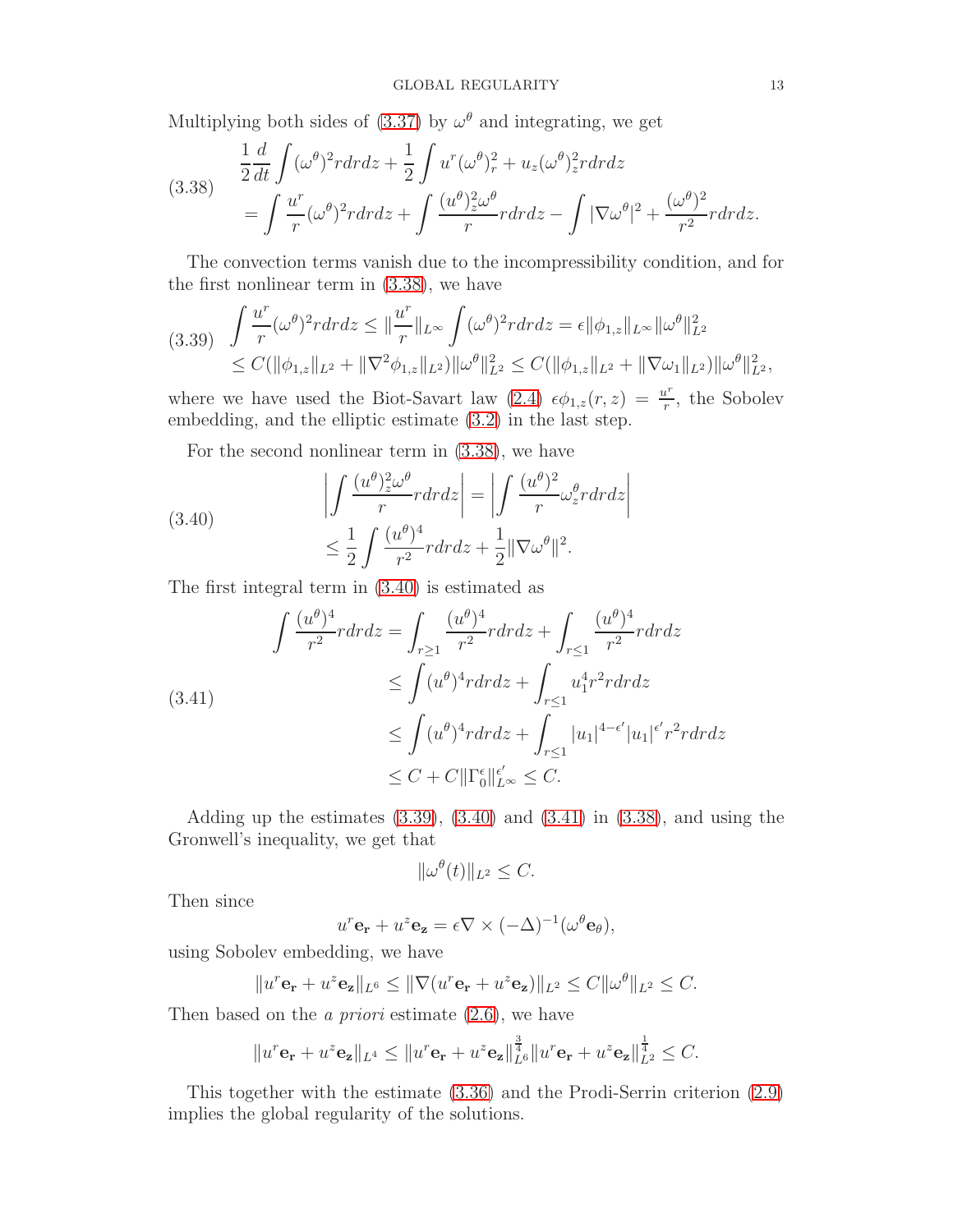Remark 3.4. We proved our main result Theorem [1.1](#page-2-2) using the  $L^2$  estimate for  $\omega_1$  and the  $L^{4-\epsilon'}$  estimate for  $u_1$ . And we can also use the  $L^p$  estimate for  $\omega_1$  and  $L^q$  estimate for  $u_1$  with  $q=2p-\frac{pe'}{2}$  for  $p>1$  to get the same result.

Acknowledgments. The research was in part supported by the NSF Grants No. DMS-1613861 and DMS-1318377.

#### **REFERENCES**

- <span id="page-13-11"></span>[1] CC Chen, RM Strain, TP Tsai, and HT Yau. Lower bounds on the blow-up rate of the axisymmetric navier–stokes equations ii. Communications in Partial Differential Equations, 34(3):203–232, 2009.
- <span id="page-13-10"></span>[2] CC Chen, RM Strain, HT Yau, and TP Tsai. Lower bound on the blow-up rate of the axisymmetric navier–stokes equations. International Mathematics Research Notices, 2008:rnn016, 2008.
- <span id="page-13-13"></span>[3] H Chen, D Fang, and T Zhang. Regularity of 3d axisymmetric navier-stokes equations. arXiv preprint arXiv:1505.00905, 2015.
- <span id="page-13-1"></span>[4] P Constantin. On the Euler equations of incompressible fluids. Bulletin of the American Mathematical Society, 44(4):603–621, 2007.
- <span id="page-13-0"></span>[5] CL Fefferman. Existence and smoothness of the navier-stokes equation. The millennium prize problems, pages 57–67, 2006.
- <span id="page-13-2"></span>[6] JD Gibbon. The three-dimensional Euler equations: Where do we stand? Physica D: Nonlinear Phenomena, 237(14):1894–1904, 2008.
- <span id="page-13-16"></span><span id="page-13-15"></span>[7] GH Hardy, JE Littlewood, and G Pólya. *Inequalities*. Cambridge university press, 1952.
- [8] Thomas Y Hou, Zhen Lei, and Congming Li. Global regularity of the 3d axi-symmetric navier–stokes equations with anisotropic data. Communications in Partial Differential Equations, 33(9):1622–1637, 2008.
- <span id="page-13-3"></span>[9] TY Hou. Blow-up or no blow-up? a unified computational and analytic approach to 3D incompressible Euler and Navier-Stokes equations. Acta Numerica, 18(1):277–346, 2009.
- <span id="page-13-4"></span>[10] TY Hou, T Jin, and P Liu. Potential singularity for a family of models of the axisymmetric incompressible flow. Journal of Nonlinear Science, pages  $1-31$ ,  $2017$ .
- <span id="page-13-6"></span>[11] TY Hou and Z Lei. On the partial regularity of a 3D model of the Navier-Stokes equations. Communications in Mathematical Physics, 287(2):589–612, 2009.
- <span id="page-13-5"></span>[12] TY Hou and Z Lei. On the stabilizing effect of convection in three-dimensional incompressible flows. Communications on Pure and Applied Mathematics, 62(4):501–564, 2009.
- <span id="page-13-7"></span>[13] TY Hou, Z Lei, G Luo, S Wang, and C Zou. On finite time singularity and global regularity of an axisymmetric model for the 3D Euler equations. Archive for Rational Mechanics and Analysis, 212(2):683–706, 2014.
- <span id="page-13-8"></span>[14] TY Hou and C Li. Dynamic stability of the three-dimensional axisymmetric Navier-Stokes equations with swirl. Communications on Pure and Applied Mathematics, 61(5):661–697, 2008.
- <span id="page-13-9"></span>[15] TY Hou and P Liu. Self-similar singularity of a 1D model for the 3D axisymmetric Euler equations. Research in the Mathematical Sciences, 2(1):1–26, 2015.
- <span id="page-13-12"></span>[16] G Koch, N Nadirashvili, GA Seregin, and V Sverák. Liouville theorems for the navier– stokes equations and applications. Acta Mathematica, 203(1):83–105, 2009.
- <span id="page-13-17"></span>[17] Z Lei. On axially symmetric incompressible magnetohydrodynamics in three dimensions. Journal of Differential Equations, 259(7):3202–3215, 2015.
- <span id="page-13-14"></span>[18] Z Lei and Q Zhang. Criticality of the axially symmetric navier-stokes equations. arXiv preprint arXiv:1505.02628, 2015.